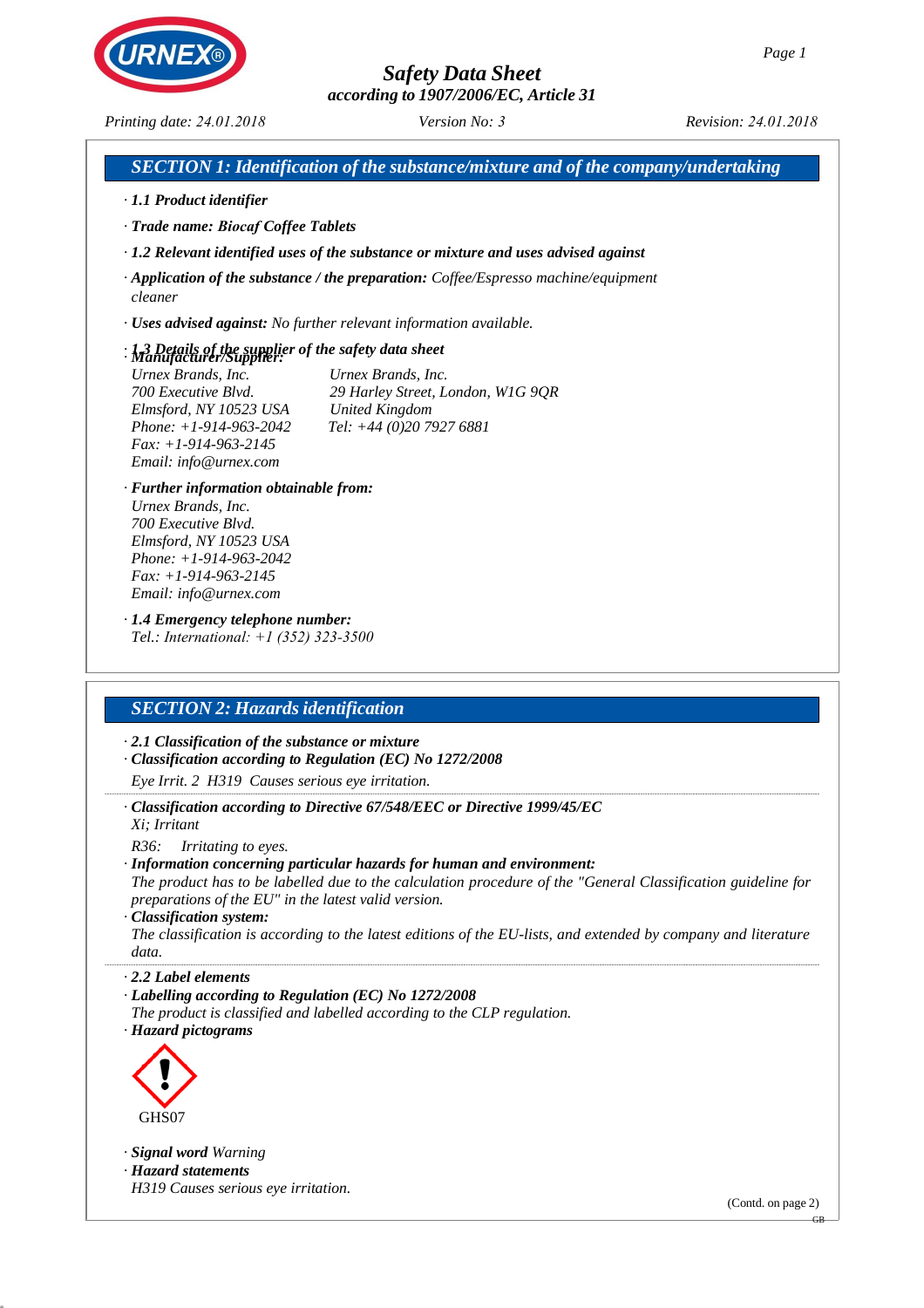*according to 1907/2006/EC, Article 31*

*Version No: 3 Revision: 24.01.2018*

*Trade name: Biocaf Coffee Tablets*

|                            | (Contd. of page 1)                                                                                                                                  |
|----------------------------|-----------------------------------------------------------------------------------------------------------------------------------------------------|
| · Precautionary statements |                                                                                                                                                     |
| P280                       | Wear protective gloves/protective clothing/eye protection/face protection.                                                                          |
| P <sub>264</sub>           | Wash thoroughly after handling.                                                                                                                     |
|                            | P305+P351+P338 IF IN EYES: Rinse cautiously with water for several minutes. Remove contact lenses, if<br>present and easy to do. Continue rinsing.  |
| $P337 + P313$              | If eye irritation persists: Get medical advice/attention.                                                                                           |
| $\cdot$ 2.3 Other hazards  | $\mathbf{n}$ <i>t, c</i> $\mathbf{n}$ <i>n</i> $\mathbf{n}$ <i>x</i> $\mathbf{n}$ <i>x</i> $\mathbf{n}$ <i>x</i> $\mathbf{n}$ <i>x</i> $\mathbf{n}$ |

*· Results of PBT and vPvB assessment*

*· PBT: Not determined*

*· vPvB: Not determined*

## *SECTION 3: Composition/information on ingredients*

### *· 3.2 Chemical characterisation: Mixtures*

| · Dangerous components:            |                                                                                         |          |
|------------------------------------|-----------------------------------------------------------------------------------------|----------|
| $CAS: 497-19-8$                    | sodium carbonate                                                                        | $<$ 40%  |
| EINECS: 207-838-8                  | $X_{XiR36}$                                                                             |          |
| Index number: $011 - 005 - 00 - 2$ | $\Diamond$ Eye Irrit. 2, H319                                                           |          |
| CAS: 15630-89-4                    | disodium carbonate, compound with hydrogenperoxide (2:3)                                | $< 25\%$ |
| EINECS: 239-707-6                  | $\mathbf{x}_{NR22}$ ; $\mathbf{x}_{R41}$ ; $\mathbf{b}_{OR8}$                           |          |
|                                    | $\otimes$ Ox. Lig. 2, H272; $\otimes$ Eye Dam. 1, H318; $\otimes$ Acute Tox. 4, H302    |          |
| $CAS: 77-92-9$                     | citric acid                                                                             | $< 15\%$ |
| EINECS: 201-069-1                  | $X_{XiR36}$                                                                             |          |
|                                    | $\Diamond$ Eye Irrit. 2, H319                                                           |          |
| $CAS: 25322-68-3$                  | Polyethylene glycol                                                                     | $< 15\%$ |
| <i>NLP: 500-038-2</i>              | $\sqrt{\frac{3570T}{5}}$ SE 3, H335                                                     |          |
| $CAS: 68955-19-1$                  | Sulfuric acid, mono-C12-18-alkyl esters, sodium salts                                   | $< 3\%$  |
| EINECS: 273-257-1                  | $XiR38-41$                                                                              |          |
|                                    | $\Diamond$ Eye Dam. 1, H318; $\Diamond$ Skin Irrit. 2, H315; $\Diamond$ Aquatic Chronic |          |
|                                    | 3. H412                                                                                 |          |

*· Additional information: For the wording of the listed risk phrases refer to section 16.*

| $\cdot$ 4.1 Description of first aid measures                                                                                            |
|------------------------------------------------------------------------------------------------------------------------------------------|
| General information:                                                                                                                     |
| Take affected persons out of danger area and lay down.                                                                                   |
| Immediately remove any clothing soiled by the product.                                                                                   |
| · After inhalation: Supply fresh air; consult doctor in case of complaints.                                                              |
| · After skin contact: Immediately rinse with water.                                                                                      |
| $\cdot$ After eve contact:                                                                                                               |
| Rinse opened eye for several minutes under running water. If symptoms persist, consult a doctor.                                         |
| Remove contact lenses, if present and easy to do. Continue rinsing.                                                                      |
| $\cdot$ After swallowing:                                                                                                                |
| Rinse out mouth and then drink plenty of water.                                                                                          |
| Seek immediate medical advice.                                                                                                           |
| $\cdot$ 4.2 Most important symptoms and effects, both acute and delayed No further relevant information available.<br>(Contd. on page 3) |

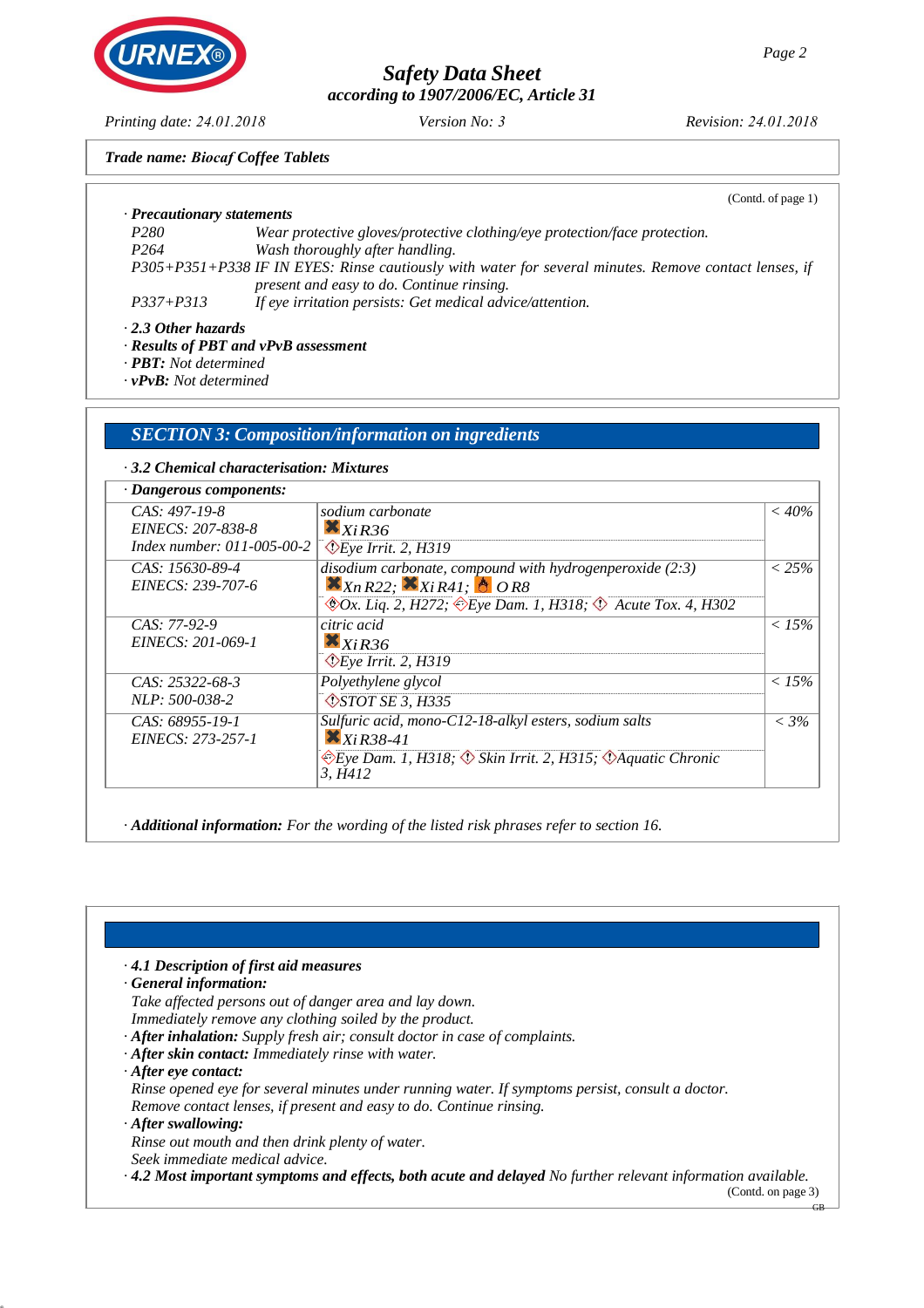*according to 1907/2006/EC, Article 31*

*Version No: 3 Revision: 24.01.2018*

*Trade name: Biocaf Coffee Tablets*

*· 4.3 Indication of any immediate medical attention and special treatment needed No further relevant information available.*

## *SECTION 5: Firefighting measures*

### *· 5.1 Extinguishing media*

*· Suitable extinguishing agents:*

*CO2, powder or water spray. Fight larger fires with water spray or alcohol resistant foam. Use fire extinguishing methods suitable to surrounding conditions.*

- *· For safety reasons unsuitable extinguishing agents: Water with full jet · 5.2 Special hazards arising from the substance or mixture Formation of toxic gases is possible during heating or in case of fire.*
- *In case of fire, the following can be released: Carbon monoxide*
- *· 5.3 Advice for firefighters*
- *· Protective equipment: Wear self-contained respiratory protective device.*
- *· Additional information*
- *Cool endangered receptacles with water spray.*

*Collect contaminated fire fighting water separately. It must not enter the sewage system.*

## *SECTION 6: Accidental release measures*

- *· 6.1 Personal precautions, protective equipment and emergency procedures Ensure adequate ventilation. Wear protective clothing. Avoid formation of dust. · 6.2 Environmental precautions: Dilute with plenty of water.*
- *Do not allow to enter sewers/ surface or ground water.*
- *· 6.3 Methods and material for containment and cleaning up: Pick up mechanically. Ensure adequate ventilation. Dispose of the material collected according to regulations.*
- *· 6.4 Reference to other sections See Section 7 for information on safe handling. See Section 8 for information on personal protection equipment. See Section 13 for disposal information.*

## *SECTION 7: Handling and storage*

*· 7.1 Precautions for safe handling*

*Ensure good ventilation/exhaustion at the workplace. Any unavoidable deposit of dust must be regularly removed.*

- *· Information about fire and explosion protection: Keep respiratory protective device available.*
- *· 7.2 Conditions for safe storage, including any incompatibilities*
- *· Storage:*
- *· Requirements to be met by storerooms and receptacles: Store only in the original receptacle.*
- *· Information about storage in one common storage facility: Store away from oxidising agents.*
- *· Further information about storage conditions: Store under lock and key and out of the reach of children.*
- *Protect from humidity and water.*

(Contd. on page 4)



*Printing date: 24.01.2018*

(Contd. of page 2)

GB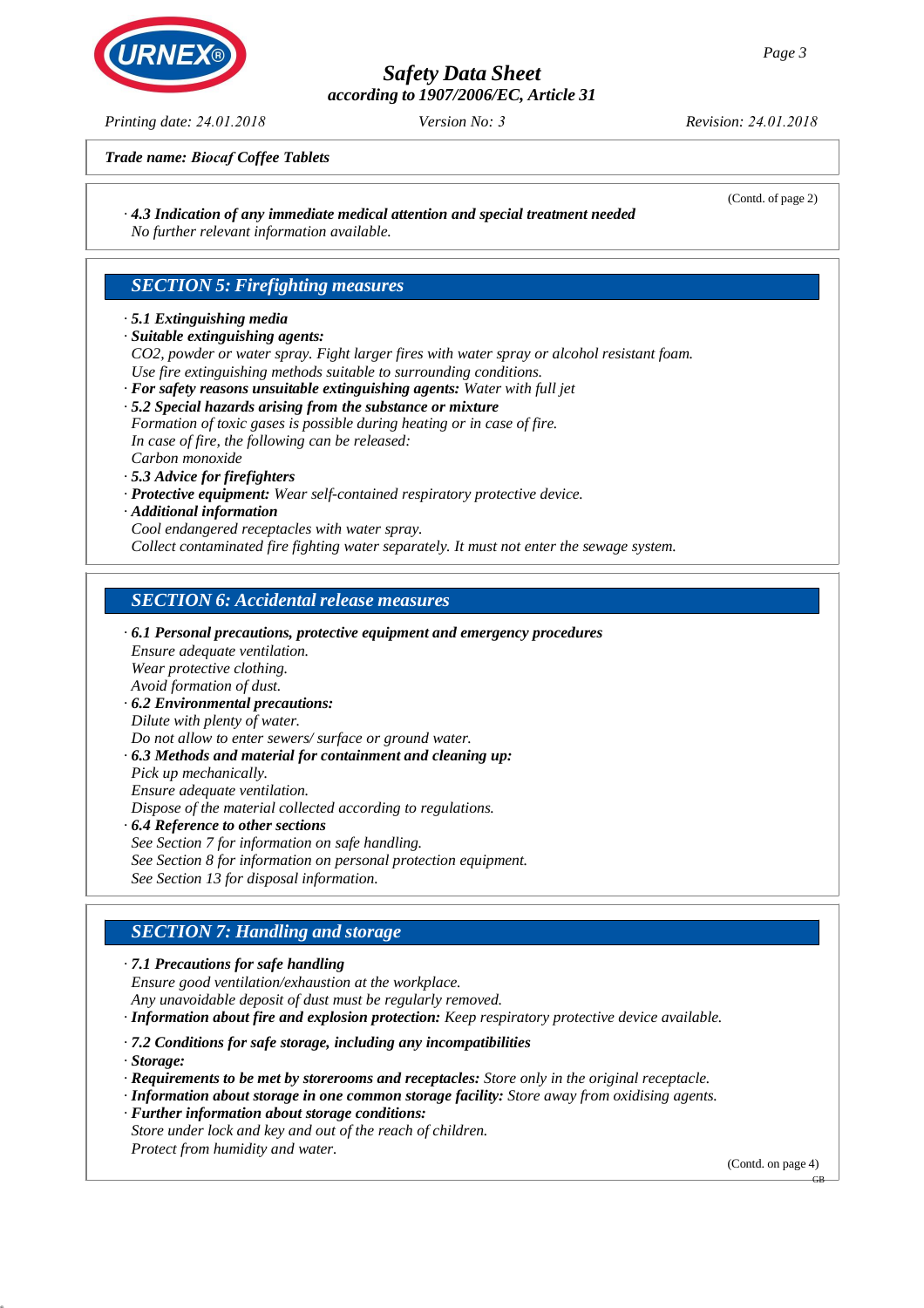*according to 1907/2006/EC, Article 31*

*Version No: 3 Revision: 24.01.2018*

(Contd. of page 3)

*Trade name: Biocaf Coffee Tablets*

*· 7.3 Specific end use(s) No further relevant information available.*

### *SECTION 8: Exposure controls/personal protection*

### *· 8.1 Control parameters*

*· Ingredients with limit values that require monitoring at the workplace:*

*The product does not contain any relevant quantities of materials with critical values that have to be monitored at the workplace.*

*· 8.2 Exposure controls*

### *· Personal protective equipment:*

- *· General protective and hygienic measures:*
- *Do not inhale dust / smoke / mist.*

*Avoid contact with the eyes.*

*The usual precautionary measures are to be adhered to when handling chemicals.*

*· Respiratory protection: Not necessary if room is well-ventilated.*

*· Protection of hands:*

*No chemical-protective gloves required.*

*Avoid direct contact with the chemical/ the product/ the preparation by organisational measures.*

*To avoid skin problems reduce the wearing of gloves to the required minimum.*

*Check protective gloves prior to each use for their proper condition.*

*The glove material has to be impermeable and resistant to the product/ the substance/ the preparation.*

*· Material of gloves*

*Natural rubber, NR*

*Nitrile rubber, NBR*

*The selection of the suitable gloves does not only depend on the material, but also on further marks of quality and varies from manufacturer to manufacturer. As the product is a preparation of several substances, the resistance of the glove material can not be calculated in advance and has therefore to be checked prior to the application.*

*· Penetration time of glove material*

*The exact break through time has to be found out by the manufacturer of the protective gloves and has to be observed.*

*· Eye protection: Safety glasses*

*· Body protection: Protective work clothing*

| <b>SECTION 9: Physical and chemical properties</b>         |                       |                    |
|------------------------------------------------------------|-----------------------|--------------------|
| .9.1 Information on basic physical and chemical properties |                       |                    |
| <b>General Information</b>                                 |                       |                    |
| $\cdot$ Appearance:                                        |                       |                    |
| Form:                                                      | Solid                 |                    |
| Colour:                                                    | White                 |                    |
| $\cdot$ Odour:                                             | <i>Characteristic</i> |                    |
| Odour threshold:                                           | Not determined.       |                    |
| $\cdot$ pH-value (10 g/l) at 20 °C:                        | $10.0 - 10.25$        |                    |
| $\cdot$ Change in condition                                |                       |                    |
| Melting point/Melting range:                               | Not determined.       |                    |
| <b>Boiling point/Boiling range:</b>                        | Not determined.       |                    |
| · Flash point:                                             | Not determined.       |                    |
| · Flammability (solid, gaseous):                           | Not determined.       |                    |
|                                                            |                       | (Contd. on page 5) |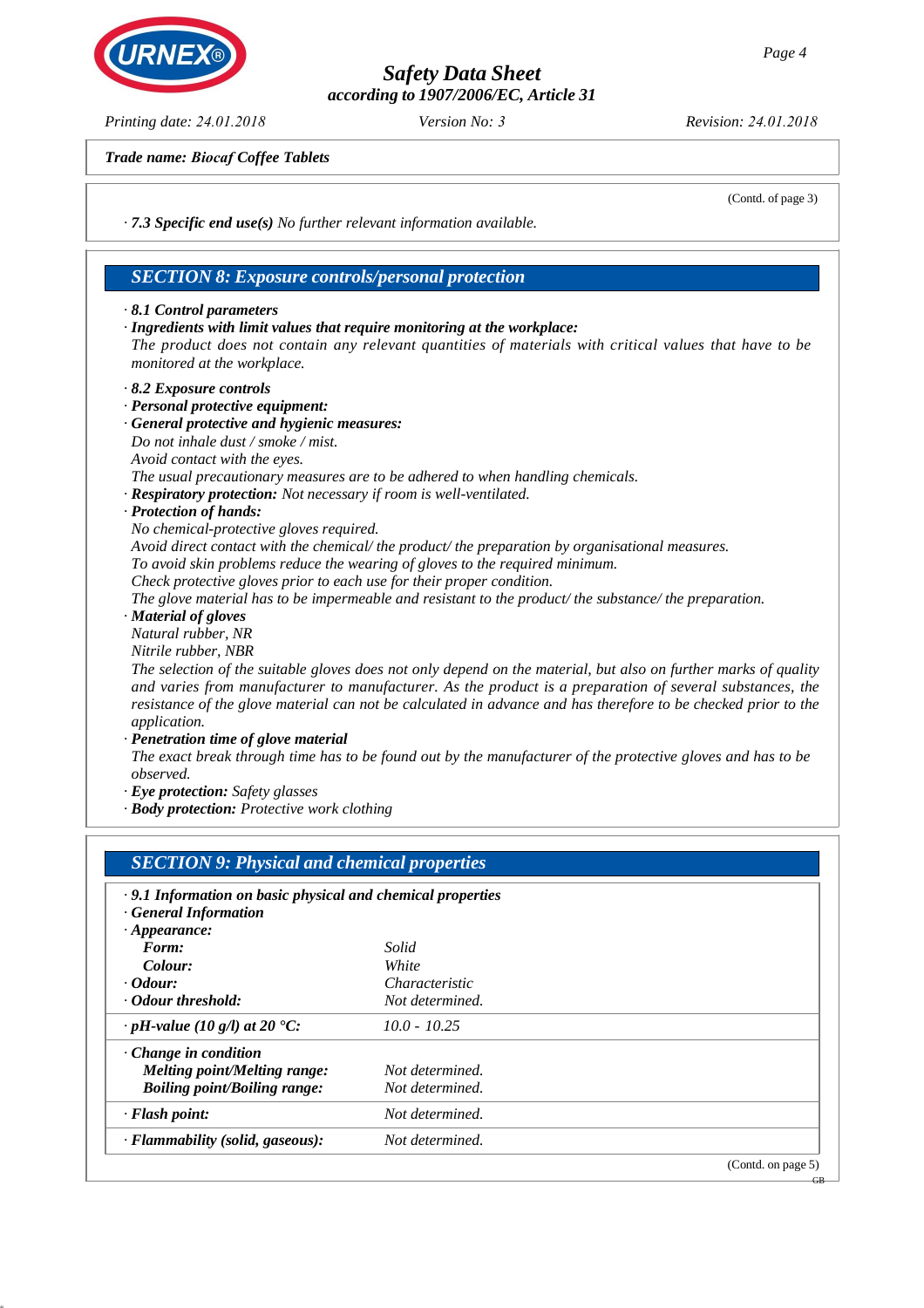## *Safety Data Sheet according to 1907/2006/EC, Article 31*

*Printing date: 24.01.2018*

*Version No: 3 Revision: 24.01.2018*

*Trade name: Biocaf Coffee Tablets*

|                                                            | (Contd. of page 4)                            |  |
|------------------------------------------------------------|-----------------------------------------------|--|
| · Ignition temperature:                                    | Not determined.                               |  |
| · Decomposition temperature:                               | Not determined.                               |  |
| · Self-igniting:                                           | Product is not selfigniting.                  |  |
| · Danger of explosion:                                     | Product does not present an explosion hazard. |  |
| $\cdot$ Explosion limits:                                  |                                               |  |
| Lower:                                                     | Not determined.                               |  |
| <b>Upper:</b>                                              | Not determined.                               |  |
| $\cdot$ Oxidising properties                               | No                                            |  |
| · Vapour pressure:                                         | Not applicable.                               |  |
| $\cdot$ Density:                                           | Not determined.                               |  |
| · Relative density                                         | Not determined.                               |  |
| · Vapour density                                           | Not applicable.                               |  |
| $\cdot$ Evaporation rate                                   | Not applicable.                               |  |
| · Solubility in / Miscibility with                         |                                               |  |
| water:                                                     | Soluble.                                      |  |
| · Partition coefficient (n-octanol/water): Not determined. |                                               |  |
| $\cdot$ Viscosity:                                         |                                               |  |
| Dynamic:                                                   | Not applicable.                               |  |
| Kinematic:                                                 | Not applicable.                               |  |
| $\cdot$ 9.2 Other information                              | No further relevant information available.    |  |

## *SECTION 10: Stability and reactivity*

*· 10.1 Reactivity No further relevant information available.*

- *· 10.2 Chemical stability No decomposition if used and stored according to specifications.*
- *· 10.3 Possibility of hazardous reactions No dangerous reactions known.*
- *· 10.4 Conditions to avoid No further relevant information available.*
- *· 10.5 Incompatible materials:*

*Reacts with strong acids and oxidising agents.*

*Reducing agent*

*· 10.6 Hazardous decomposition products: No dangerous decomposition products known.*

## *SECTION 11: Toxicological information*

*· 11.1 Information on toxicological effects*

*· Acute toxicity:*

*· LD/LC50 values relevant for classification:*

*497-19-8 sodium carbonate*

*Oral LD50 4090 mg/kg (Rat)*

*15630-89-4 disodium carbonate, compound with hydrogenperoxide (2:3)*

*Oral LD50 1034 mg/kg (Rat)*

*77-92-9 citric acid*

*Oral LD50 5040 mg/kg (Mouse) 11700 mg/kg (Rat)*

(Contd. on page 6)

GB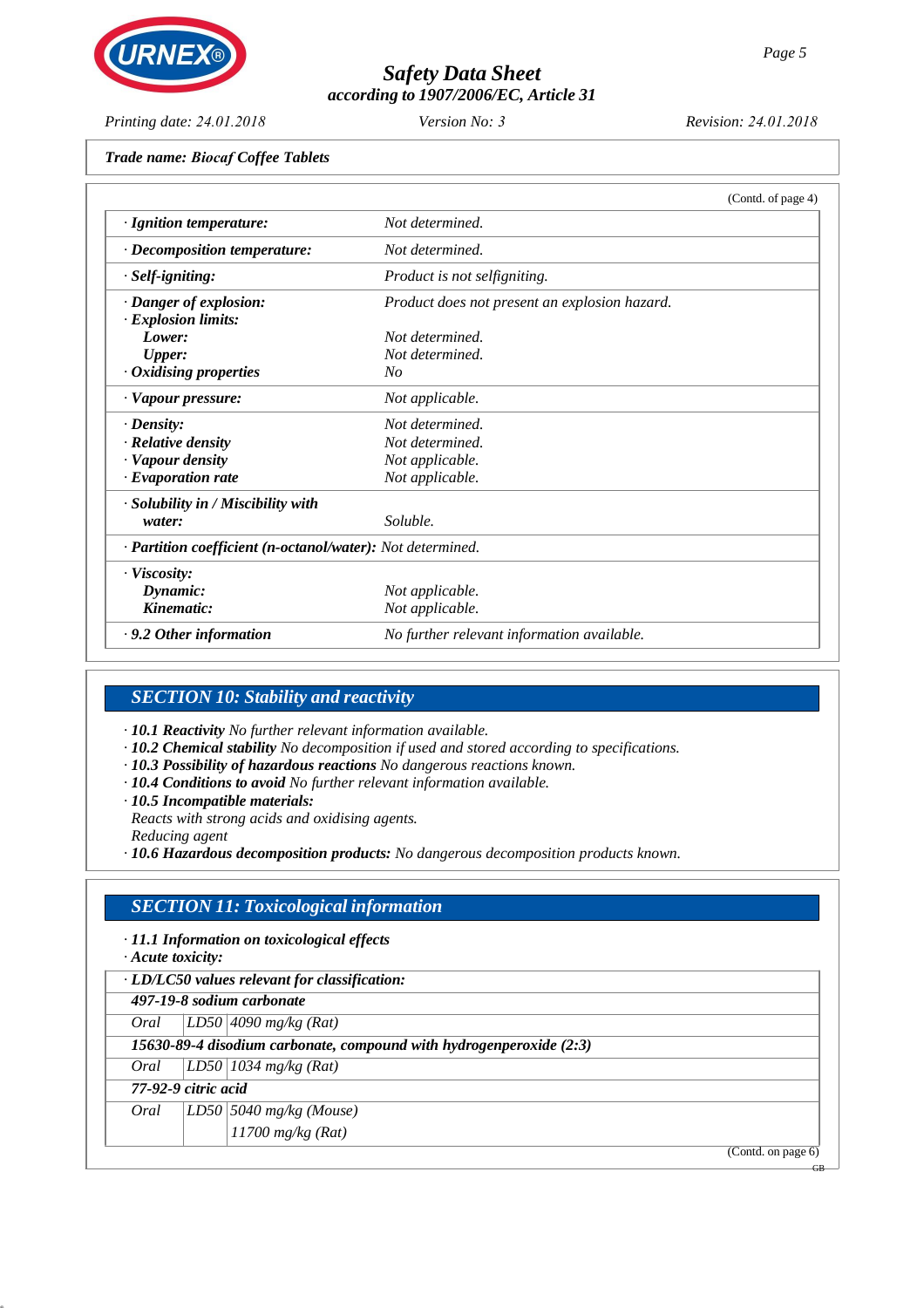*according to 1907/2006/EC, Article 31*

*Version No: 3 Revision: 24.01.2018*

*Trade name: Biocaf Coffee Tablets*

*68955-19-1 Sulfuric acid, mono-C12-18-alkyl esters, sodium salts*

*Oral LD50 3350 mg/kg (Mouse) >2000 mg/kg (Rat)*

*Dermal LD50 >10000 mg/kg (Rabbit)*

### *· Primary irritant effect:*

- *· on the skin: No irritant effect.*
- *· on the eye: Irritating effect.*
- *· Sensitisation: No sensitising effects known.*
- *· Additional toxicological information:*

*The product shows the following dangers according to the calculation method of the General EU Classification Guidelines for Preparations as issued in the latest version: Irritant*

*· Toxicokinetics, metabolism and distribution No further relevant information available.*

- *· Acute effects (acute toxicity, irritation and corrosivity) No further relevant information available.*
- *· Repeated dose toxicity No further relevant information available.*
- *· CMR effects (carcinogenity, mutagenicity and toxicity for reproduction)*

*No further relevant information available.*

## *SECTION 12: Ecological information*

### *· 12.1 Toxicity*

*· Aquatic toxicity:*

### *77-92-9 citric acid*

*EC0 (48h) 10000 mg/L (Bacteria)* 

*LC50 (96h) 440-706 mg/L (Fish)*

### *· 12.2 Persistence and degradability*

*Anorganic product, is not eliminable from water by means of biological cleaning processes. The organic portion of the product is biodegradable.*

*· 12.3 Bioaccumulative potential No further relevant information available.*

*· 12.4 Mobility in soil No further relevant information available.*

*· Additional ecological information:*

*· General notes:*

*Water hazard class 1 (German Regulation) (Self-assessment): slightly hazardous for water Do not allow product to reach ground water, water course or sewage system.*

- *· 12.5 Results of PBT and vPvB assessment*
- *· PBT: Not determined*
- *· vPvB: Not determined*

*· 12.6 Other adverse effects No further relevant information available.*

## *SECTION 13: Disposal considerations*

*· 13.1 Waste treatment methods*

*· Recommendation: Smaller quantities can be disposed of with household waste.*

*· European waste catalogue*

*20 01 29\* detergents containing dangerous substances*

(Contd. on page 7)

GB



*Printing date: 24.01.2018*

(Contd. of page 5)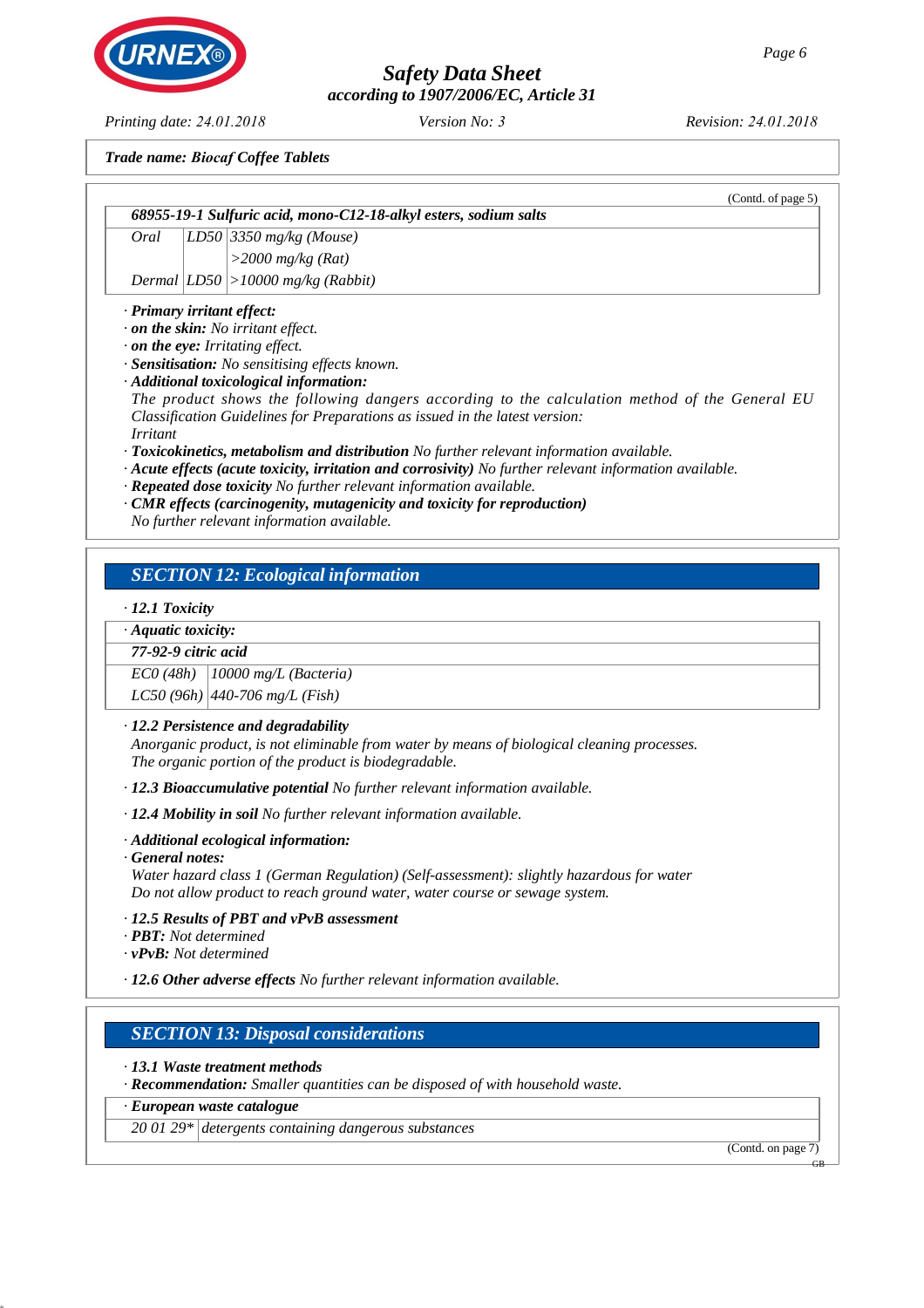## *Safety Data Sheet according to 1907/2006/EC, Article 31*

*Version No: 3 Revision: 24.01.2018*

*Trade name: Biocaf Coffee Tablets*

(Contd. of page 6)

*· Uncleaned packaging*

*· Recommendation: Disposal must be made according to official regulations.*

*· Recommended cleansing agents: Water, if necessary together with cleansing agents.*

| <b>SECTION 14: Transport information</b>                                                        |                                                      |
|-------------------------------------------------------------------------------------------------|------------------------------------------------------|
| $\cdot$ 14.1 UN-Number<br>· ADR, IMDG, IATA                                                     | Void                                                 |
| $\cdot$ 14.2 UN proper shipping name                                                            |                                                      |
| · ADR, IMDG, IATA                                                                               | Void                                                 |
| $\cdot$ 14.3 Transport hazard class(es)                                                         |                                                      |
| · ADR, IMDG, IATA<br>· Class                                                                    | Void                                                 |
| · 14.4 Packing group<br>· ADR, IMDG, IATA                                                       | Void                                                 |
| $\cdot$ 14.5 Environmental hazards:<br>$\cdot$ Marine pollutant:                                | N <sub>O</sub>                                       |
| $\cdot$ 14.6 Special precautions for user                                                       | Not applicable.                                      |
| $\cdot$ 14.7 Transport in bulk according to Annex II of<br><b>MARPOL73/78 and the IBC Code:</b> | Not applicable.                                      |
| · Transport/Additional information:                                                             | Not dangerous according to the above specifications. |
| · UN "Model Regulation":                                                                        |                                                      |

## *SECTION 15: Regulatory information*

*· 15.1 Safety, health and environmental regulations/legislation specific for the substance or mixture No further relevant information available.*

*· 15.2 Chemical safety assessment: A Chemical Safety Assessment has not been carried out.*

### *SECTION 16: Other information*

*This information is based on our present knowledge. However, this shall not constitute a guarantee for any specific product features and shall not establish a legally valid contractual relationship.*

#### *· Relevant phrases*

*H272 May intensify fire; oxidiser. H302 Harmful if swallowed. H315 Causes skin irritation. H318 Causes serious eye damage. H319 Causes serious eye irritation. H335 May cause respiratory irritation. H412 Harmful to aquatic life with long lasting effects. R22 Harmful if swallowed. R36 Irritating to eyes. R38 Irritating to skin.*

*R41 Risk of serious damage to eyes.*

(Contd. on page 8)

GB